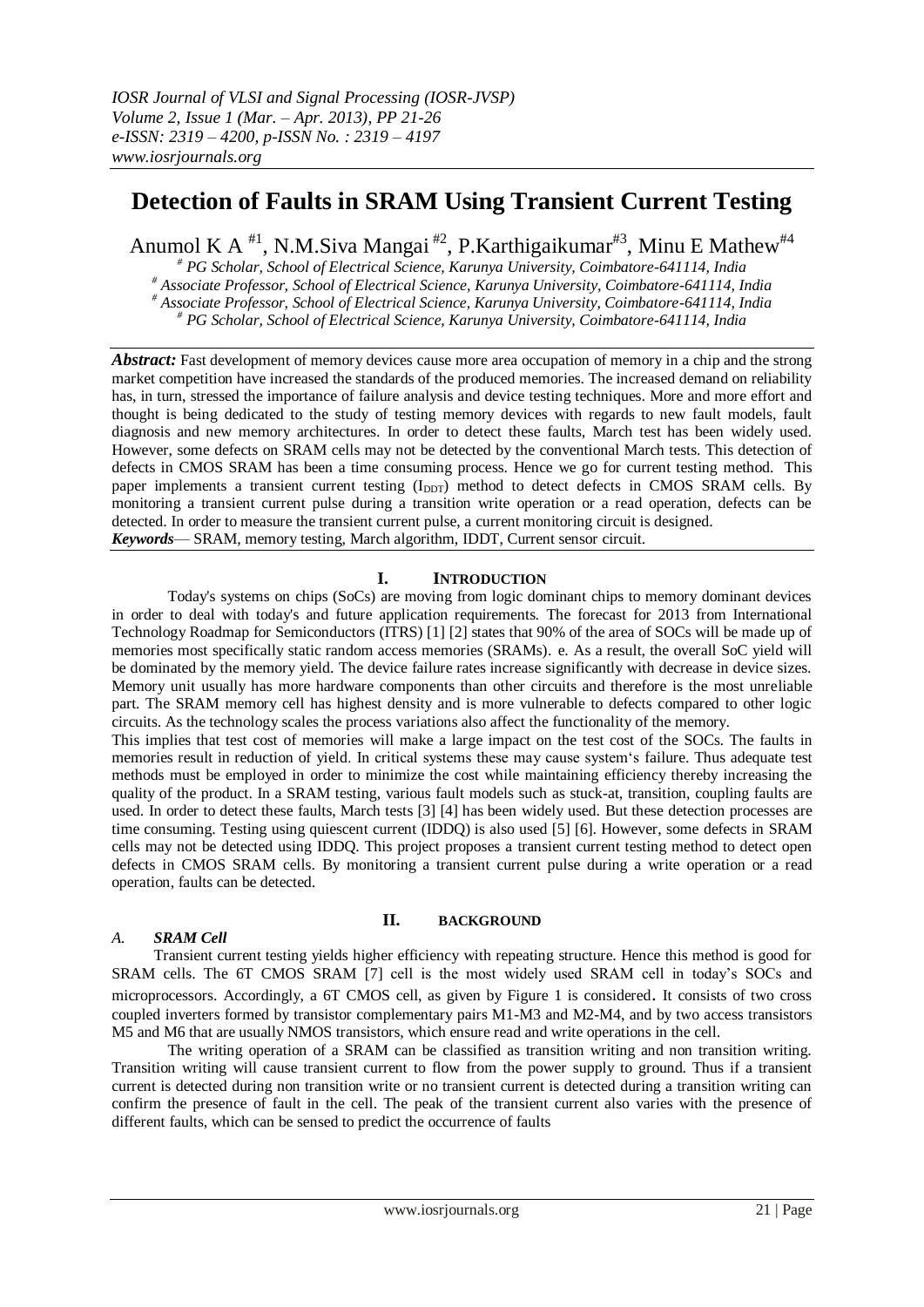

Figure 1: 6T CMOS SRAM cell

## *B. Faults introduced*

Fault occurs in SRAM due to logical or electrical design error, manufacturing defects, aging of components, or destruction of components (due to exposure to radiation) or process variations. Manufacturing defects are defects that were not intended. A manufacturing defect can occur despite of careful design.

The size of memory causes physical examination of SRAM impossible. Thus testing mechanism is based on the comparison of logical behaviour of faulty memory against good memory. To compare logical behaviour of faulty memories against good ones, modelling the physical failure mechanisms as logic fault models is required. The failure in SRAM occurs due to open and bridging faults

The study on the influence of resistive-open defects [8] [9] in the SRAM core-cell is generally made by injecting defects in the circuit itself. For simplicity, only one defect can be considered for each analysis, because the occurrence of multiple defects has a low probability in such small circuit composed of only six transistors. The defect injection in the SRAM core-cell is depicted in Figure 2. The resistive open defects are placed on the interconnections of the circuit. Due to the symmetry of the structure, these six locations allow an exhaustive analysis of the resistive-open defects within the core-cell structure.



Figure 2: Open faults in SRAM

The position of the resistive-bridges [10] [11] has been chosen taking into account the actual industrial core cell layout. Each defect has been explored in a wide range of resistance values and particular conditions of supply voltage, memory size and temperature. As shown in Figure 3, five resistive-bridging defects (R7 to R11) have been placed in different locations of the core-cell. R8 to R11 have symmetrical resistive-bridges. R7 is a defect between the internal nodes of the core-cell and has no possible symmetrical defect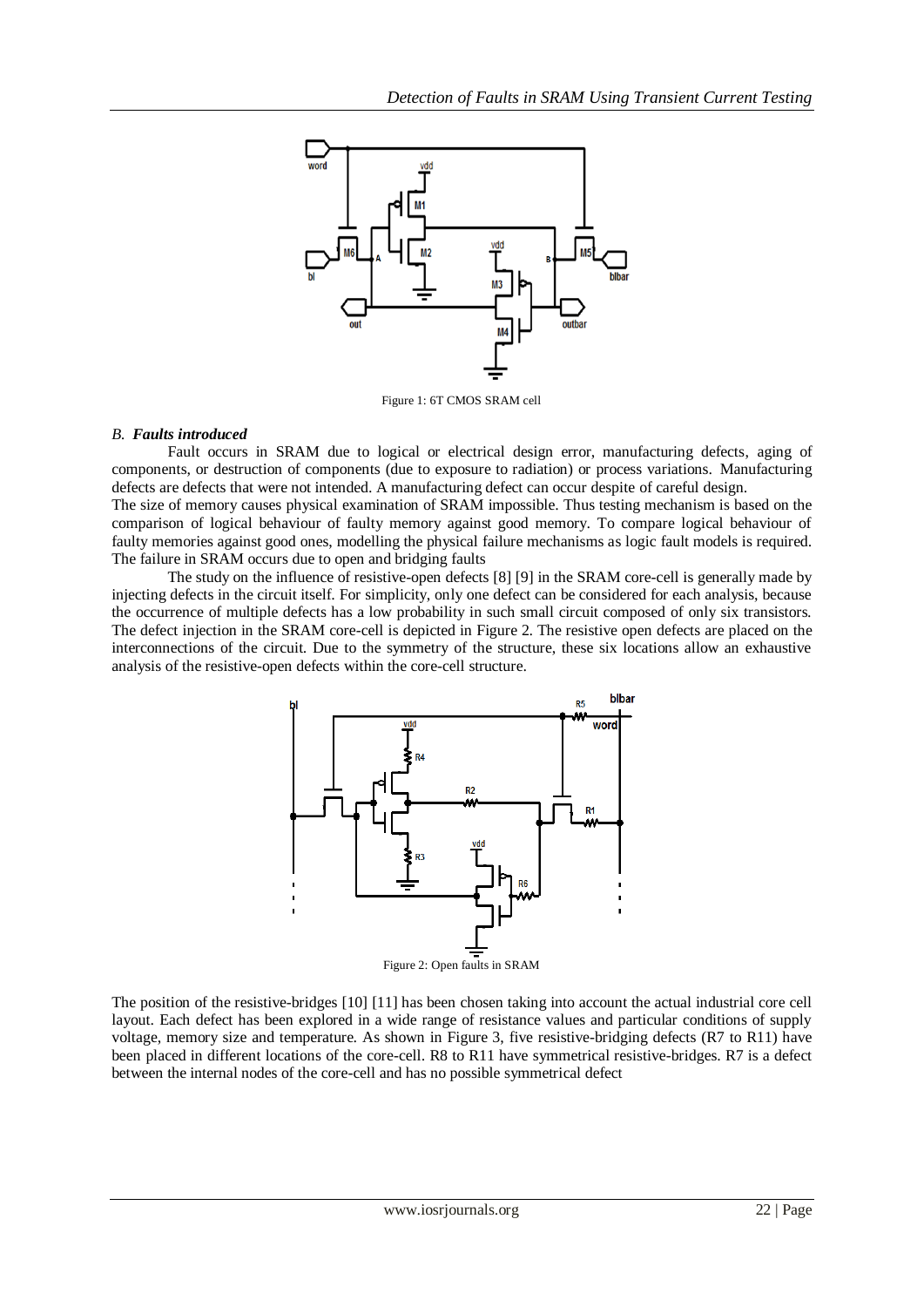



Bridging defects can be classified into two groups according to how they affect the working of SRAM:

*Group 1:* This group includes defects that may affect the behavior of the core-cell when read and/or write operations are performed on it Group\_1 defects involve single-cell faulty behaviors. Group\_1 includes R7, R8 and R9, as these defects may impact electric nodes within the core-cell only.

*Group* 2: This group includes defects affecting the behaviour of the defective core-cell and of other nondefective core-cells of the array. Defects in Group 2 may involve double-cell faulty behaviours. Group 2 includes R10 and R11 as these defects may impact BL and WL nodes. The considered simulation scheme includes the whole SRAM array and not only the single defective core-cell. In order to speed-up simulations, most of core-cells are replaced by current sources, thus modelling leakage effects.

Thus any resistances shown above can be introduced into a SRAM to make it faulty. The values of resistance used are given in Table I. It also states the nature of that particular fault.

|--|

| <b>Resistance</b> | <b>Resistance</b> | <b>Nature of fault</b> | Fault      |
|-------------------|-------------------|------------------------|------------|
|                   | Value( $\Omega$ ) |                        | model      |
| R1                | 1ΜΩ               | Open defect 1          | TF         |
| R <sub>2</sub>    | 1ΜΩ               | Open defect 2          | DRF        |
| R <sub>3</sub>    | $1\text{M}\Omega$ | Open defect 3          | $S-a-1$    |
| R4                | $1\text{M}\Omega$ | Open defect 4          | DRF        |
| R5                | 1ΜΩ               | Open defect 5          | SOF        |
| R6                | 1ΜΩ               | Open defect 6          | DRF        |
| R7                | $10\Omega$        | Bridging defect 1      | <b>SAF</b> |
| R <sup>8</sup>    | $10\Omega$        | Bridging defect 2      | $S-a-1$    |
| R <sub>9</sub>    | $10\Omega$        | Bridging defect 3      | $S-a-0$    |
| R <sub>10</sub>   | $10\Omega$        | Bridging defect 4      | CF         |
| R11               | $10\Omega$        | Bridging defect 5      | CF         |

The established logic fault models in SRAM are listed below. The model predicts five functional fault classes, stuck-at fault (SAF), transition fault (TF), stuck–open fault (SOF), coupling fault (CF) and data retention fault (DRF).

**SAF:** A memory cell always contains either zero or one value and fails to write the other value is considered as having a stuck-at fault. Stuck at 1 is represented as S-a-1 and stuck at 0 is represented as S-a-0.

**TF:** A memory cell which makes a transition  $(0 \rightarrow 1)$  or  $(1 \rightarrow 0)$  but fails to make a transition the other direction, is considered as having a transition fault. A transition fault is a special case of stuck–at fault.

**SOF:** A memory cell which is unable to be accessed is considered as having a stuck–open fault. If a cell has a SOF, neither read nor write operation to the cell is possible.

**CF:**A memory cell is considered as having a coupling fault if a write operation to the cell affects the contents of a neighbouring cell, or vice versa.

**DRF:** A memory cell which lost its content after certain period of time is considered as having a data retention fault.

## **III. SENSOR ARCHITECTURE**

## A. *VDDT Sensor*

IDDT current [12] [13] is a very fast action, it is extremely difficult to sense and process it. Mostly in low power technologies, processing the dynamic supply current is almost insoluble. Thus by transforming the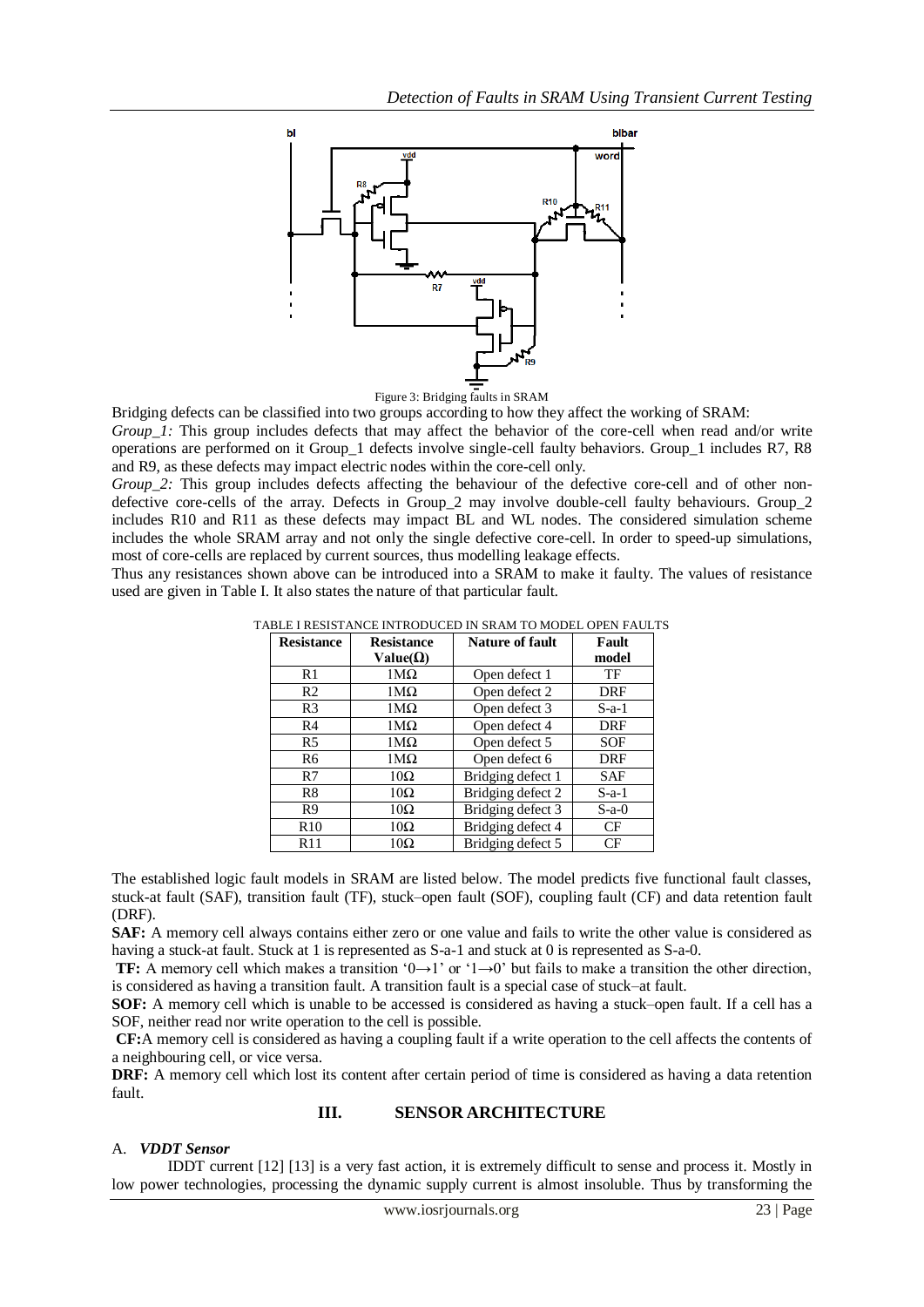current to voltage, and then handling the resulted voltage waveform is a possible solution [14]. A VDDT sensor is shown in Figure 3. The output voltage keeps the shape of the dynamic current, but they are stretched in time. This stretch in time is useful for further processing. The main advantage is the speed of test, where only two write operations are required as compared to March tests, where minimum 4 operations are required to detect the fault.



M2 and M5 act as two emitter followers, which have the same DC conditions resulting from the fact, that since M1 is larger compared to transistors in the cell and that the gate of M1 is grounded, the voltage drop on it is nearly zero. Thus, the gate of M2 can be considered as connected to VDD, just like the gate of M5. Currents through M5 and M2 are also identical and hence, transistors have the same DC conditions. This way stable DC conditions are ensured on the differential pair (M6- M7) as well. The role of capacitor C is to stretch the voltage waveform in node Vsense. The main requirement for this circuitry is good device matching. Output of the differential amplifier is connected to an opamp of high gain hence the transient voltage in  $\mu$ V can be transformed to mVolts and Volts

A fault-free SRAM cell draws no significant supply current in a steady state, which means quasi zero static current. Substantial supply current is only driven when the cell is changing its state. Under this condition, a temporary current path is induced between the voltage supply and ground. In combination with the charging and discharging of node capacitances, it causes a current flow for the time of the switching, which is called the dynamic or transient current

This current is sensed by pmos M1. This sensed voltage is given in V(SENSE). Small spikes of  $\mu$ V range appears in the waveform V(SENSE). This transient voltage is sent to the differential pair. With good device matching of differential an approximately equal output is made at the output nodes. These two outputs are given to a high gain opamp. The voltage is at V range, and could be processed easily.

The testing circuitry consist of one reference VDDT sensor with good SRAM and another VDDT sensor with the SRAM under test The outputs from the both sensor is compared using the comparator. And if there is any fault in SRAM the outputs of opamps will vary due to the change in transient current change. And hence a pulse is obtained at the output of comparator. Instead of a SRAM cell an array of cells can also tested with this same circuitry.

## **IV. Simulation Results**

## A. *Sensor Output*

The transient current is sensed by pmos M1. This sensed voltage is given in V(SENSE) in Figure 5. Here spikes occur at every 50ns because a write operation is performed at every 50ns. And during the write operation transient current flows. V(OP) is the output of sensor. The transient current at every write operation is converted to voltage.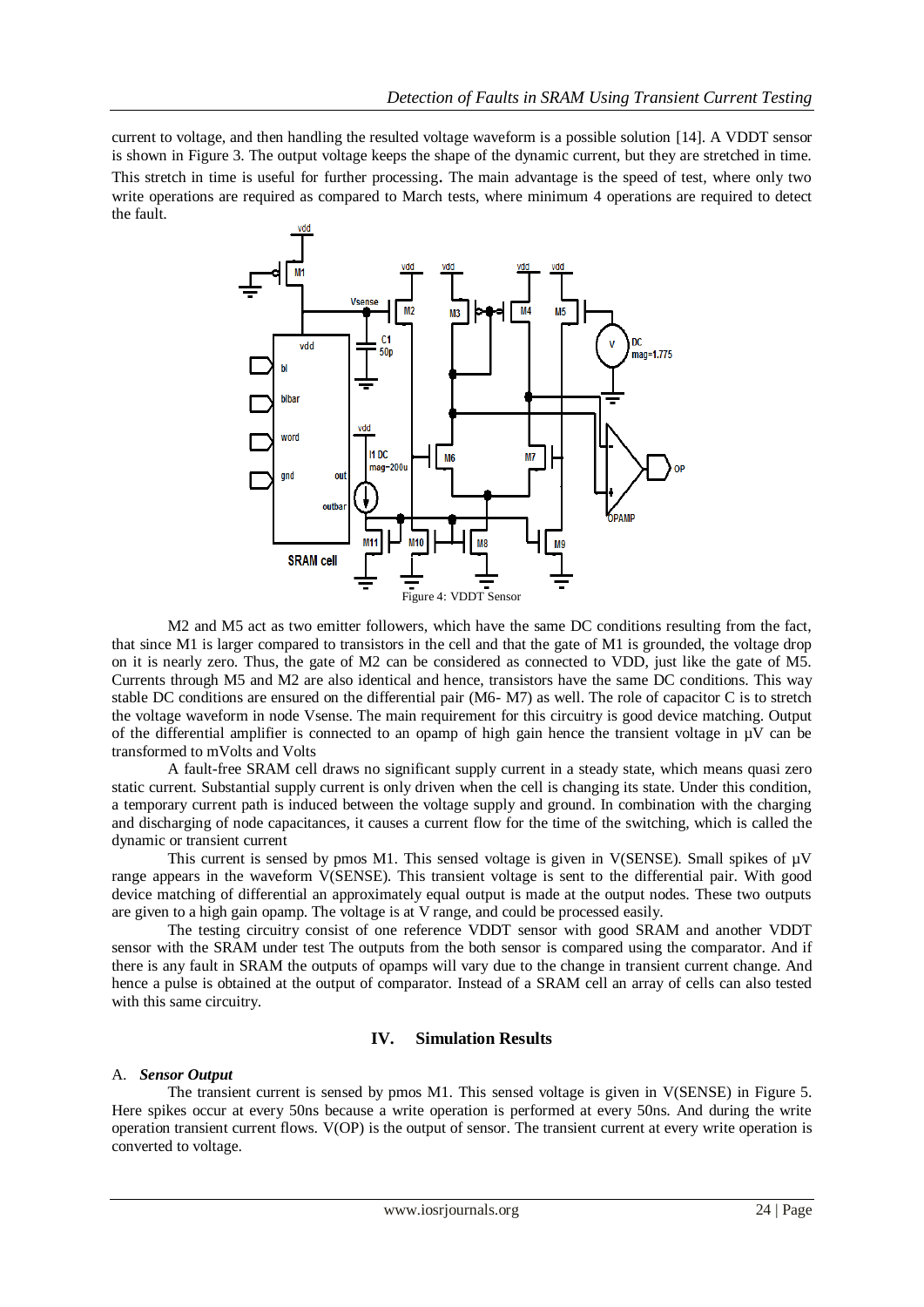

Presence of fault in a SRAM changes the transient current flowing during a transition writing. Figure 6 shows the difference in transient current of a faulty and fault free SRAM